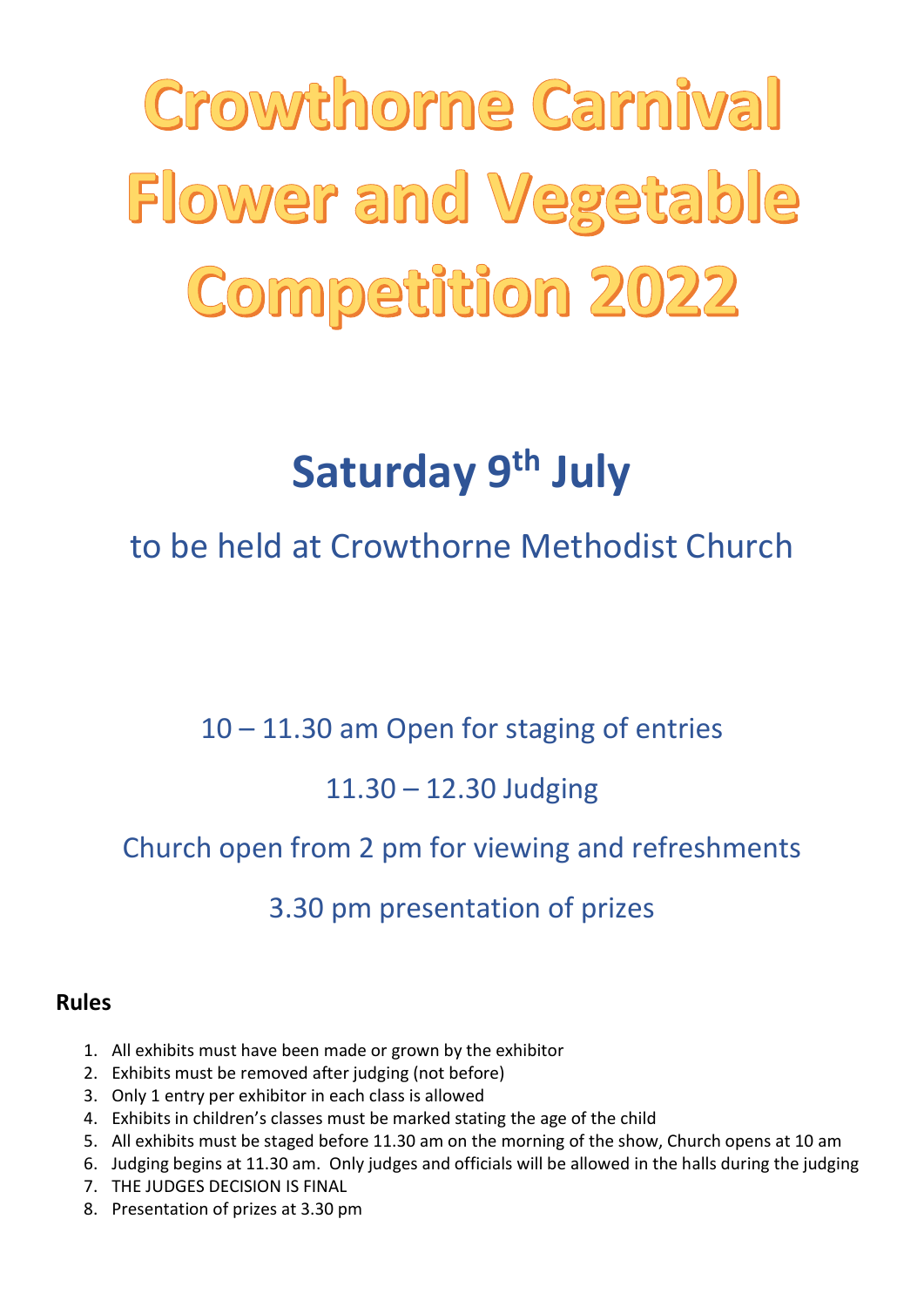#### Class 1 – Produce

| 1. A small basket or trug containing 5 different vegetables (one of each)  |
|----------------------------------------------------------------------------|
| 2. A small basket or trug containing 3 different salad items (one of each) |
| 3. Four runner beans                                                       |
| 4. Four pods of peas                                                       |
| 5. Three beetroots                                                         |
| 6. Three potatoes                                                          |
| 7. Three carrots                                                           |
| 8. Four French Beans                                                       |
| 9. Four broad beans                                                        |
| 10. Three radishes                                                         |
| 11. Six strawberries                                                       |
| 12. Two courgette                                                          |
| 13. Four tomatoes                                                          |
| 14. A truss of tomatoes                                                    |
| 15. The ugliest vegetable                                                  |
| 16. The longest runner bean                                                |
| 17. The most peas in a pod                                                 |
| 18. The longest marrow                                                     |
|                                                                            |

#### Class 2 – Flowers

| 1. One specimen rose               |
|------------------------------------|
| 2. Five stems of sweet peas        |
| 3. One single spike flower         |
| 4. A handtied posy                 |
| 5. A gentleman's buttonhole        |
| 6. A ladies spray                  |
| 7. A vase of five perennials       |
| 8. A single flower with own leaf   |
| 9. A vase of five mixed roses      |
| 10. A vase of single spike flowers |
| 11. A vase of garden flowers       |

#### Class 3 – Crafts

| 1. Something made from wood                    |
|------------------------------------------------|
| 2. A greeting card                             |
| 3. A knitted item                              |
| 4. A photograph of Crowthorne village (7 x 5") |
| 5. A local wildlife photograph (7 x 5")        |

#### Class 4 – Cookery

| 1. A jar of curd                                           |
|------------------------------------------------------------|
| 2. A jar of strawberry jam                                 |
| 3. A jar of chutney                                        |
| 4. Six jam tarts                                           |
| 5. Six shortbread                                          |
| 7. A gluten free cake (recipe must be supplied with entry) |
| 8. A loaf of bread                                         |
| 9. A madeira cake (using recipe given)                     |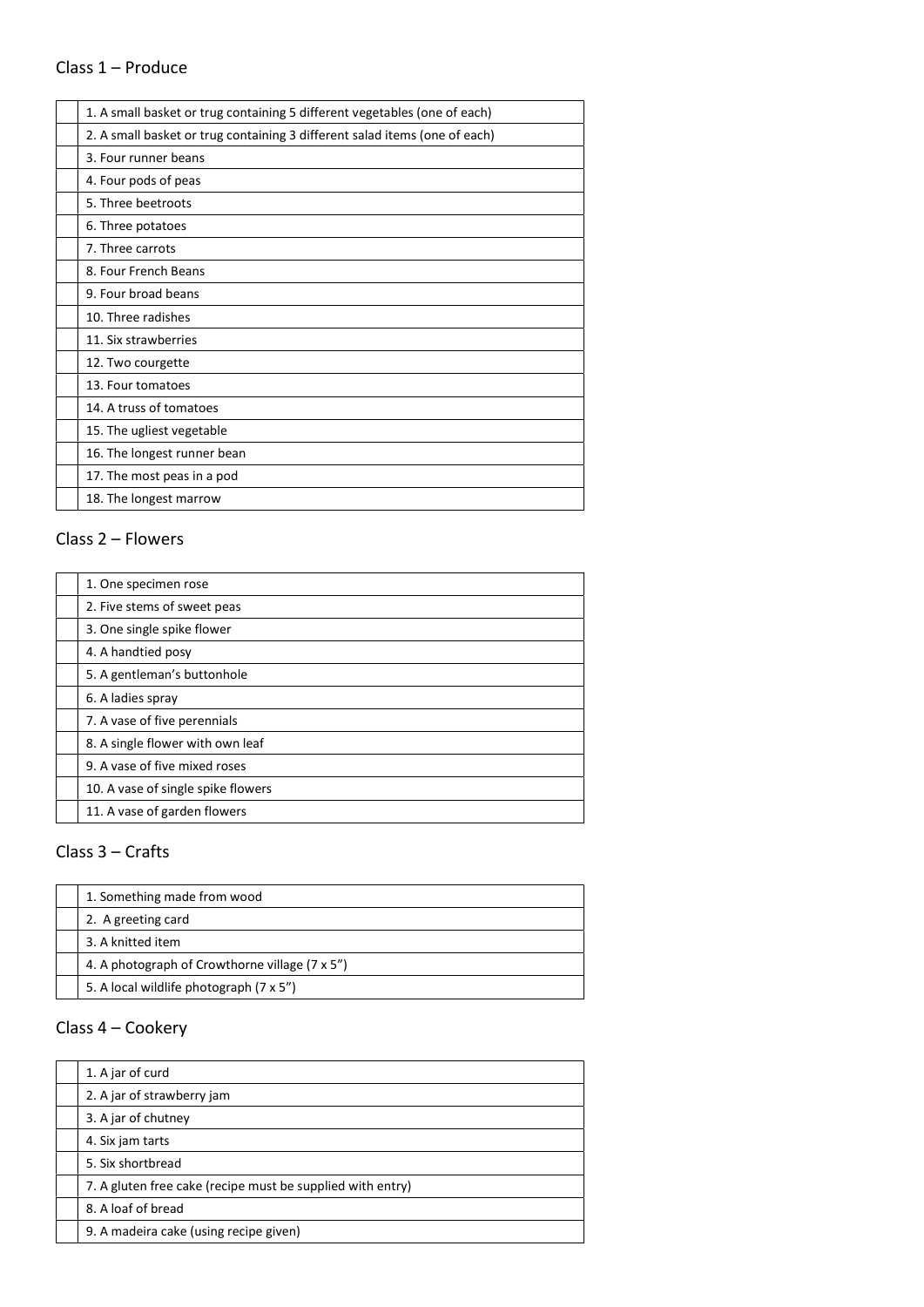Children – under 5 / 5 – 7 years / 8 – 10 years / 11+ (note children must be under 16 to enter) All entries must have a label with name and age of child attached

| 1. An animal made from vegetables and/or fruit                 |
|----------------------------------------------------------------|
| 2. A model made from recycled items                            |
| 3. A decorated Victoria sponge cake                            |
| 4. Four cup cakes decorated                                    |
| 5. A drawing of something in Crowthorne village                |
| 6. A decorated wooden spoon                                    |
| 7. A coloured picture (picture included at back of entry form) |
| 8. A garden on a plate                                         |

### RECIPE FOR COOKERY SECTION 9 ENTRY

#### INGREDIENTS

- 150g of butter, softened
- 150g of caster sugar
- 1 tsp vanilla extract
- 3 large eggs, beaten
- 115g of self-raising flour
- 115g of plain flour
- milk, a little to mix
- candied peel, 3 thin slivers
- 5 1/3 oz of butter, softened
- 5 1/3 oz of caster sugar
- 1 tsp vanilla extract
- 3 large eggs, beaten
- 4 1/16 oz of self-raising flour
- $\bullet$  4 1/16 oz of plain flour
- milk, a little to mix
- candied peel, 3 thin slivers

#### METHOD

Preheat the oven to 365°F 180°C/gas mark 4 and grease and line an 18cm (7 in) round, loose-bottomed cake tin with butter and baking paper

Cream the butter and sugar together with the vanilla extract until light and fluffy, then gradually add the eggs and a spoonful of flour, beating well between each addition

Add the remaining flour and a little milk to make a soft dropping consistency

Spoon the mixture into the prepared cake tin and bake for 1 hours, placing the peel on top of the cake after the first 30 minutes of baking

Allow to cool in the tin for a few minutes before turning out on to a wire rack to cool completely.